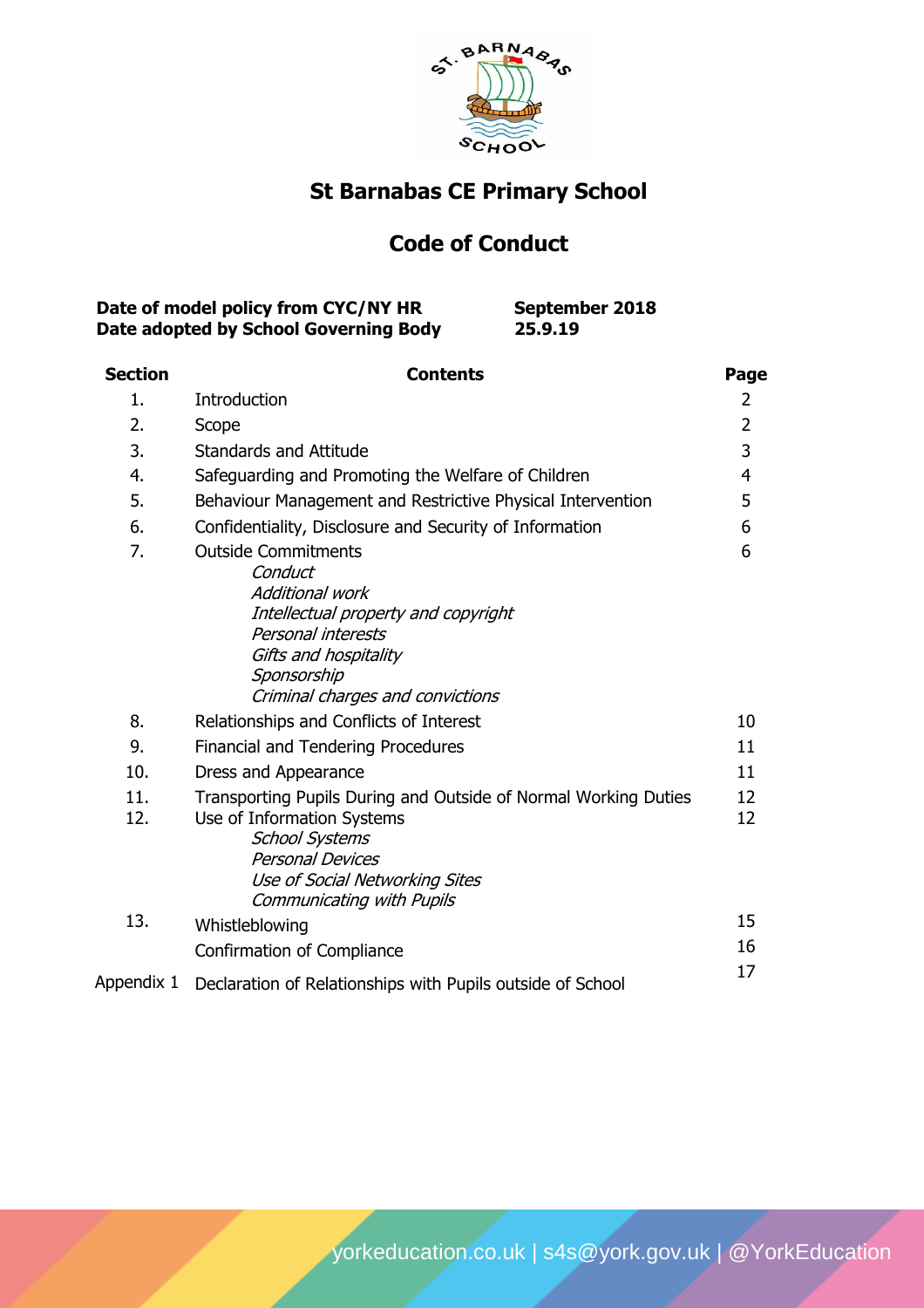# **1. Introduction**

- 1.1 This Code of Conduct is designed to give clear guidance on the standards of behaviour of all school staff and as such:
	- Makes a clear statement about the standards of conduct expected of employees of, and those working with St Barnabas CE Primary School
	- Ensures all employees and associated persons understand their obligations with regard to safeguarding and promoting the welfare of pupils
	- Ensures the highest standards of conduct by identifying the school's standards which sit alongside professional codes and guidelines
	- Helps all employees to act in a way which upholds the school's standards and, at the same time, protects them from criticism, misunderstanding or complaint
	- Helps build trust between the school and the people who come into contact with those working for it.
- 1.2 All individuals working in school are expected to comply with the law as it applies to their work in school, particularly in matters such as health and safety, safeguarding of children and data protection. They are also expected to carry out their duties in accordance with the relevant policies, procedures, rules and guidance adopted by the Governing Body.
- 1.3 In addition to this Code of Conduct, all employees engaged to work under teachers' terms and conditions of employment have a statutory obligation to adhere to the Teachers' Standards (England) and in relation to this policy, Part 2 of the Teachers' Standards – Personal and Professional Conduct.

# **2. Scope**

- 2.1 This Code of Conduct applies to:
	- **Employees -** all employees of the school, including apprentices and temporary and casual staff

**Associated persons -** individuals providing services for the school but who are not employed, e.g. contractors and their sub-contractors, supply and agency staff, students, volunteers, secondees from other establishments and self-employed consultants

- 2.2 This Code does not apply to Governors when they are fulfilling their statutory role, including as a link governor and when attending meetings with senior staff and/or the Governing Body. However, should a Governor take a volunteer role within the school, then they should be considered to be an associated person under this policy whilst undertaking that role.
- 2.3 Disregarding this Code will, in certain circumstances, result in disciplinary action being taken in the case of employees. For associated persons failure to follow the code may result in the cessation of contractual arrangements.
- 2.4 All employees will be supplied with a copy of this Code, against which their conduct will be measured. Associated persons will also be issued with a copy of this Code and will be expected to comply with it whilst engaged to work with the school.
- 2.5 Some provisions contained within this code will continue after employment or the contractual relationship has ended e.g. the requirement to maintain confidentiality. Where this is the case, it will be highlighted within the relevant section of the code.
- 2.6 For ease of reading, and from this point onwards, the term 'employee' will be used for both directly employed staff and associated persons working within the school. Should the arrangements for each group differ then this will be highlighted accordingly.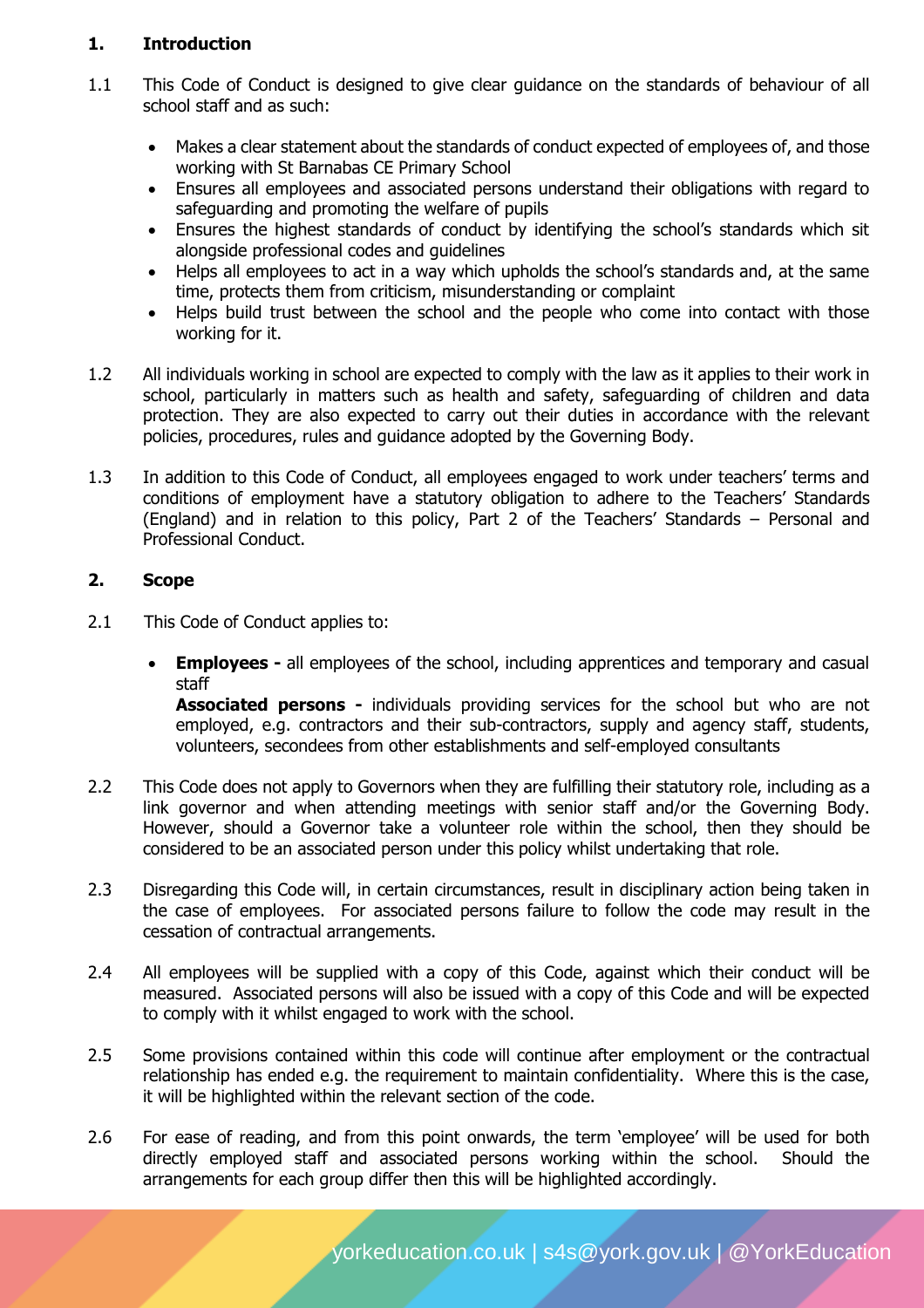2.7 Within the Code there are a number of situations where employees are required to report issues or provide information to the Headteacher. Should any of these situations be relevant to the Headteacher, then they must make their report to the Chair of Governors.

## **3. Standards and Attitude**

3.1 All employees of the school are expected to give the highest possible standard of service to pupils, parents and carers, fellow employees, Governors and members of the public. The following principles exemplify the standards that are required:

## **Safeguarding and promoting the welfare of children**

3.2 Safeguarding is at the heart of the work of the school and all employees must undertake their work in support of the school's duties for safeguarding children and young people. Further information is given in section 4 below.

## **Honesty and integrity**

3.3 All employees must perform their duties with integrity and be open and honest in their dealings and communications with others. They should strive to deliver on the commitments they have made and observe high ethical standards. Employees must not disclose information given to them in confidence or share confidential information where it is inappropriate or unlawful to do so. They must not allow their own personal or political opinions to interfere with their work and must at all times perform their duties in an objective manner. For further information regarding confidentiality please see section 6.

## **Responsibility**

3.4 All employees must take responsibility for their own actions and be accountable for these. They should use any school funds or resources entrusted to, or handled by, them in a responsible and lawful manner. In addition, they should not make personal use of resources, property or facilities of the school unless properly authorised to do so. Employees must not put themselves in a situation where there is a conflict between their personal and professional interests. Please see sections 7 and 8 below for further information regarding relationships, conflict of interest and outside commitments.

#### **Respect for others**

- 3.5 The school believes that every employee has the right to work in a safe environment without the fear of discrimination, harassment, victimisation or abuse. All employees must treat other with dignity and respect and should value the contribution that others can make. They should not discriminate unlawfully or inappropriately against any person and must always act in a professional and courteous manner. Employees should strive to maintain positive relations with all parties and must not act in a way which could be perceived as bullying. Further information is available in the Dignity at Work Policy.
- 3.6 Employees should recognise and respect the work demands of, and contributions made by, others within the workplace. This respect can be demonstrated by completing tasks to agreed deadlines, attending calendared meetings promptly and communicating effectively with others. Employees are expected to take direction and leadership from senior staff within the school.
- 3.7 The school aims to ensure that everyone who comes into contact with it is treated in line with the provisions of the Equality Act 2010, and not in any way disadvantaged by factors which could prevent the implementation of fair policies and operations.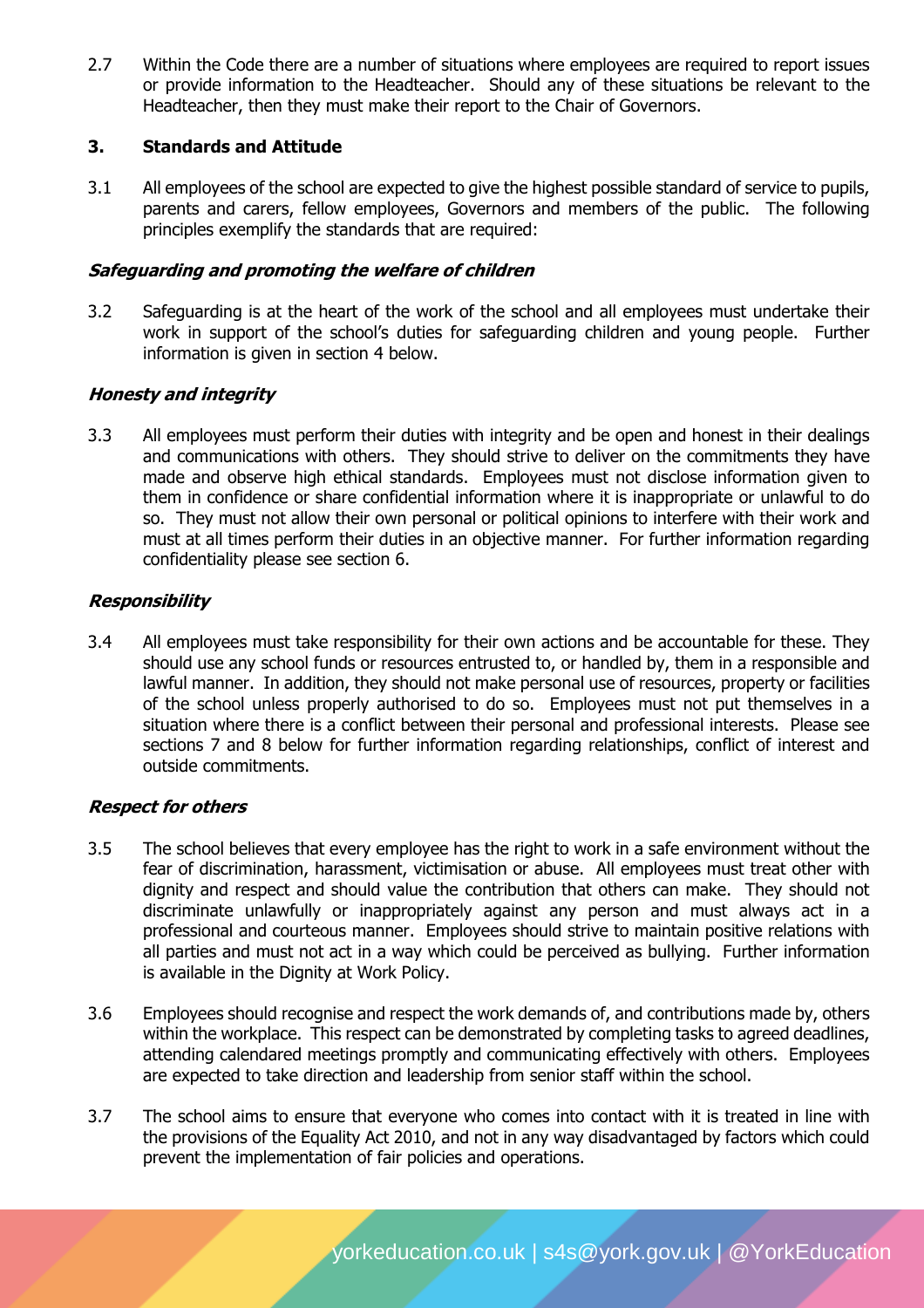3.8 The school takes a zero tolerance approach to aggressive and violent behaviour towards its staff and, in serious cases, the Headteacher may ban an individual or individuals from the school site.

# **4. Safeguarding and Promoting the Welfare of Children**

- 4.1 Safeguarding and promoting the welfare of children is defined as:
	- Protecting children from maltreatment
	- Preventing impairment of children's health and development
	- Ensuring that children grow up in circumstances consistent with the provision of safe and effective care, and
	- Taking action to enable all children to have the best outcomes
- 4.2 Everyone who comes into contact with pupils and their families has a role to play in safeguarding children. The role played by school employees is particularly important as they are in a position to identify concerns early and potentially prevent concerns from escalating.
- 4.3 All employees have a responsibility to provide a safe environment in which children can learn. In addition, employees have a responsibility to identify children who may be in need of extra help or who are suffering, or are likely to suffer, significant harm. All employees then have a responsibility to take appropriate action, working with other services as needed.
- 4.4 All employees within the school are required to remain vigilant around pupils, be mindful of the indicators of possible abuse or neglect and act on issues of concern immediately should they arise. Such issues should be reported to the Designated Safeguarding Lead or the deputy DSL in their absence.
- 4.5 The school has a Safeguarding Policy which all employees must read and act in accordance with at all times. Relevant induction and refresher training on safeguarding and the Safeguarding Policy will be made available to all staff within the School. Failure to attend this training without good reason will be considered a serious issue which may result in further action being taken. Associated persons may fulfil their safeguarding training requirements through alternative provision e.g. through their own employer, however, they must be able to provide evidence of such training to the school.
- 4.6 Employees of the school must maintain an attitude of 'it could happen here' where safeguarding is concerned. Should they have any concerns regarding the welfare of a pupil, employees should always follow the school's procedures and act in the interests of the child.
- 4.7 When allegations are made against a member of staff regarding a safeguarding issue then the formal policy for dealing with allegations will be invoked. For associated persons an appropriate process will be followed, involving that person's employer if relevant. In all cases the school will make referrals to the DBS in line with its statutory obligations.
- 4.8 Failure to report issues of concern and/or failure to act in the best interests of a child will be considered as a serious issue which may, if proven, constitute gross misconduct. For associated persons an alternative process will be followed which may result in cessation of their contractual arrangements.

# **5. Behaviour Management and Restrictive Physical Intervention**

5.1 Staff must ensure they fully understand the school's policies on behaviour management, pupil discipline and restrictive physical intervention guidance and training and follow these at all times, using strategies appropriate to the circumstances and situation and in line with any care plans in place. Staff should not use any form of degrading or humiliating treatment to punish a pupil, for example, demeaning or insensitive comments.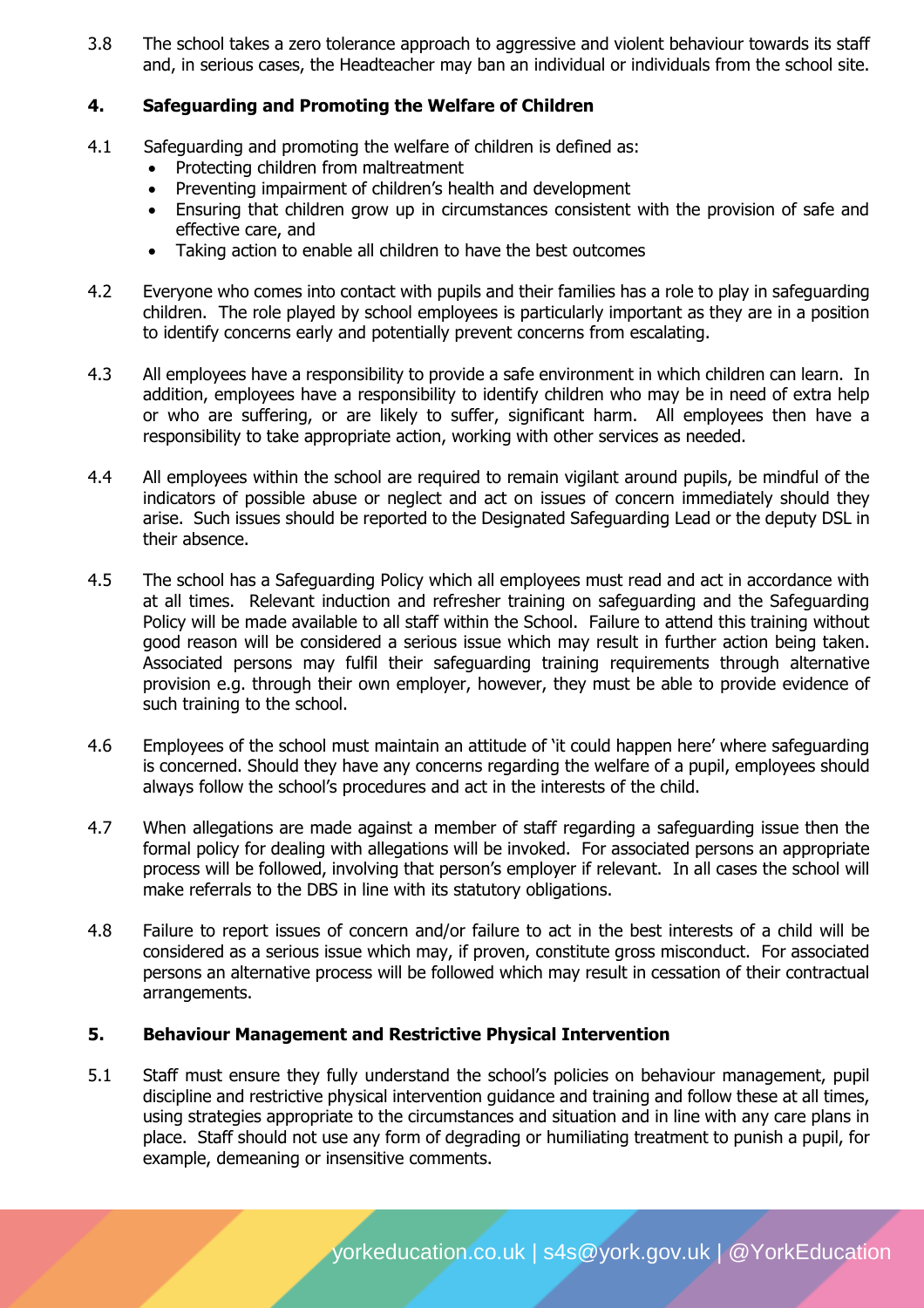- 5.2 Physical intervention should only be used in exceptional circumstances where failure to intervene would put the pupil or other individual(s) at risk of harm. Employees should only use physical intervention to the extent of their training.
- 5.2 There are occasions when it is entirely appropriate and proper for staff to have physical contact with children; however, it is crucial that staff only do so in ways appropriate to their professional role and in relation to the pupil's individual needs and any agreed care plan.
- 5.3 Any physical contact should be in response to the child's needs at that time, of limited duration and appropriate to their age, stage of development, gender, ethnicity and background. Employees should, therefore, use their professional judgement at all times.

## **6. Confidentiality, Disclosure and Security of Information**

- 6.1 The school recognises the importance of an open, transparent culture with clear communication and accountability. It is the school's aim to be as open as possible about its activities. The law requires that certain types of information must be available to auditors, inspectors, the Police, children's services, government departments, parents and the public. If an employee is in any doubt as to whether they can release any particular information, they should always check with the Headteacher first.
- 6.2 The confidentiality of information received in the course of an employee's, duties should be respected and must never be used for personal or political gain or to cause damage to the interests and reputation of the school, its employees and its pupils. Employees must not knowingly pass information on to others who might use it is such a way. If they believe that information should be disclosed in the public interest they should follow the school's whistleblowing policy before doing so. Failure to do so may result in disciplinary action being taken or the cessation of contractual arrangements.
- 6.3 Employees must not communicate confidential information or documents to others who do not have a legitimate right to know. Furthermore, information which is stored whether on computer or manual systems must only be disclosed in accordance with the requirements of the Data Protection Act 2018.
- 6.4 When an employee leaves the employment of the school, or an associated person ceases to work with the school, then the requirement to maintain confidentiality regarding the information gained during their employment/ association will continue. In addition, on ending their employment/association with the school individuals must ensure all confidential documentation and records are returned and copies are not retained.
- 6.5 Employees must ensure that confidential information is stored securely, whether it be in documents and files, or held electronically and whether this information is held on the school premises or taken off site.
- 6.6 Employees should ensure that they are familiar with the school's data protection policy and comply with this at all times.

# **7. Outside Commitments**

7.1 The school recognises that employees are entitled to their private lives. In general, the choices and actions of employees outside of their role are not the school's concern. However, in order to protect all parties and the school there are exceptions to this.

# **Conduct**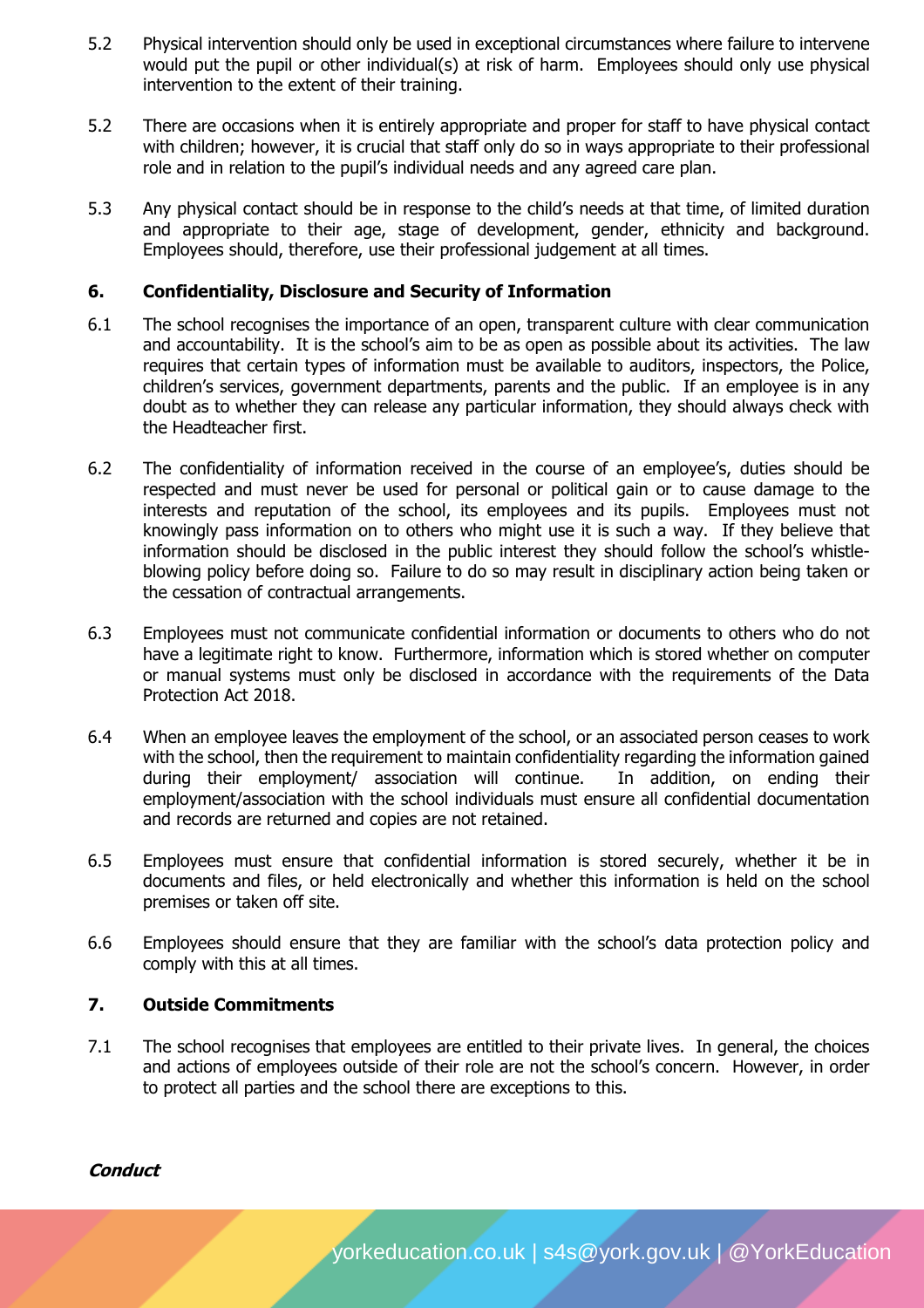- 7.2 Whether in or outside the school environment, employees must not conduct themselves in any way which creates doubt as to their suitability for their post or which brings the school into disrepute. This includes conduct which would bring into question their suitability to work with children.
- 7.3 All adults working with children and young people have a responsibility to maintain public confidence in their ability to safeguard the welfare and best interests of children and young people. It is, therefore, expected that they will adopt high standards of personal conduct in order to maintain the confidence and respect of the public in general and all those with whom they work.
- 7.4 There may be times, for example, when an adult's behaviour or actions in their personal life come under scrutiny from local communities, the media or public authorities. This could be because their behaviour is considered to compromise their position in a school setting or indicate unsuitability to work with children or young people. Misuse of drugs or acts of violence would be examples of such behaviour.
- 7.5 Adults working with children and young people should therefore understand and be aware that safe practice also involves using judgement and integrity about behaviours in places other than the work setting.
- 7.6 The behaviour or actions of an adult's partner or other family members may raise similar concerns. If the school believes that this behaviour may be a potential risk to pupils, or if it impacts on the suitability of an employee to work with the school, then they should take appropriate advice before taking any action.

## **Additional work**

- 7.7 Employees are able to take on work in addition to their existing contract of employment, providing it does not conflict with the performance of their duties in the role for which they are employed.
- 7.8 An employee who wishes to take on additional work must ensure that:
	- a) the additional hours worked do not contravene the Working Time Regulations or otherwise give the school cause for concern about health and safety at work, and
	- b) the outside work does not place the employee in a position where their duties and private interests conflict, and
	- c) the outside work does not damage, or potentially damage, public confidence in the school's conduct or business.
- 7.9 All teaching staff, and support staff employed on spinal column point 28 and above, are required to obtain the consent of the Headteacher prior to accepting additional work. The school will not unreasonably refuse any requests and each will be considered on a case-by-case basis taking into account the particular circumstances.
- 7.10 Associated persons are not required to obtain consent before accepting additional work. However, they should bring to the attention of the Headteacher, any other work or activities which they undertake which may constitute a conflict of interest with the work of the school.
- 7.11 Employees must not undertake private or personal work, paid or unpaid, of any description during working hours or on the school premises or using school equipment unless that have been given specific permission by the Headteacher. Even if approval is granted, any fees received, e.g. lecture fees or examination board payments, would be passed over to the school, or unpaid leave must be taken.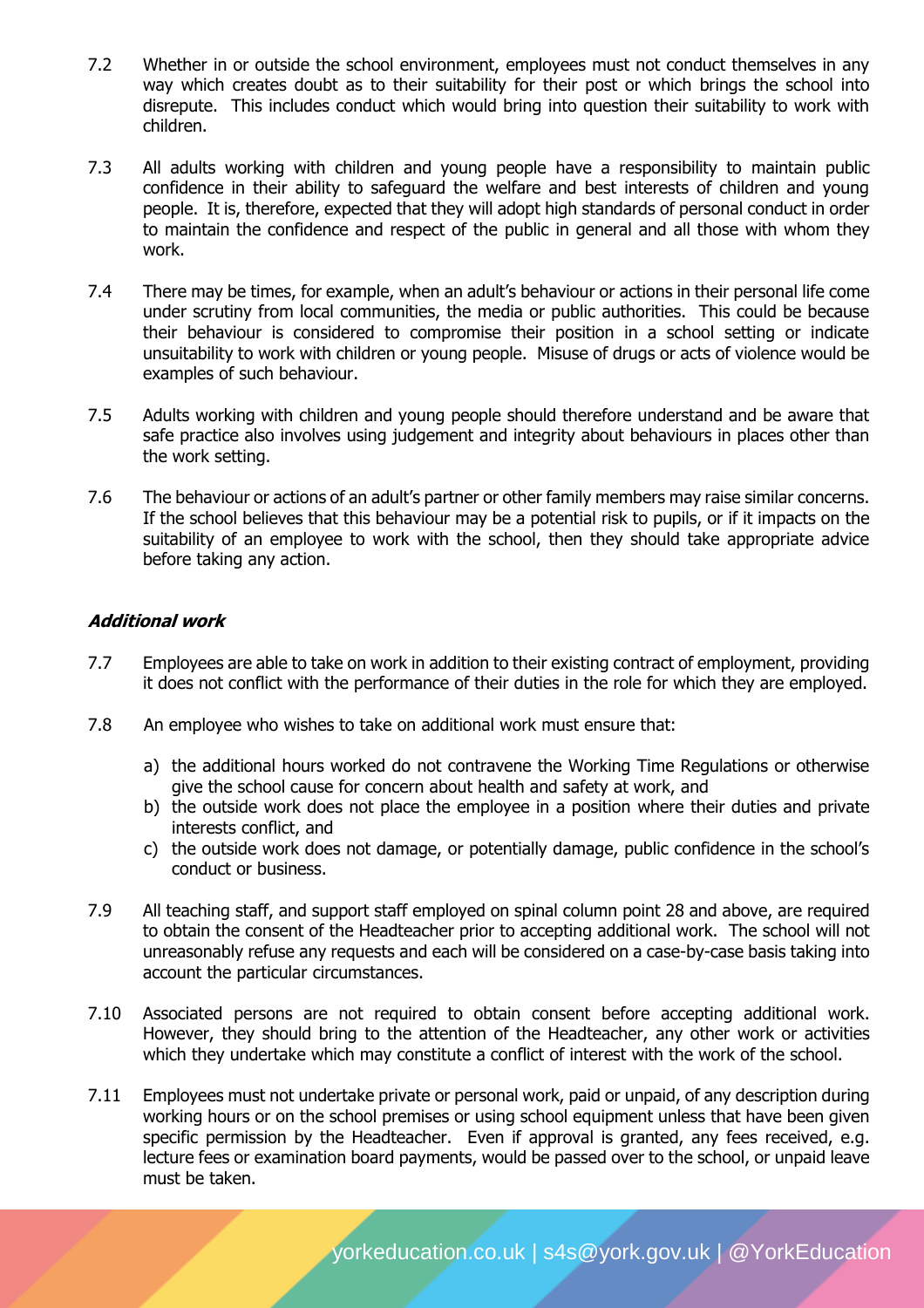# **Intellectual Property and Copyright**

- 7.12 All intellectual property rights, (that is copyright, design rights and the right to patent inventions) relating to anything created or invented by staff in the course of his/her duties automatically belongs to the school, unless otherwise agreed; staff cannot exploit the rights to any such thing without the written permission of the Headteacher. Any income raised through the use or sale of these products belongs to the school.
- 7.13 The Headteacher may agree to the school collaborating with other schools to create or invent intellectual property to be shared with other schools.

# **Personal interests**

- 7.14 Employees may have a variety of personal interests, which may, from time-to-time, impact on their role for the school. To protect the school and the employee from any accusations of wrong doing the school has in place a number of safeguards which demonstrate that these interests are not allowed to influence the way the school operates.
- 7.15 Whatever an employee's role within the organisation, they must declare to their Headteacher in writing any financial or non-financial interests which could bring about conflict with the school's interests. Employees must not make, or become involved with, any official or professional decision about matters in which they have a personal interest.

# **Gifts and Hospitality**

- 7.16 A potential source of conflict between public and private interests is the offer of gifts, hospitality or benefits in kind to employees in connection with their official duties. It is important to avoid any suggestion of improper influence and ensure that the school operates in accordance with the highest standards of integrity, probity and openness.
- 7.17 Employees must not accept gifts, hospitality or any benefits in kind from a third party which might be seen to compromise their personal judgement or integrity or be seen as an inducement.
- 7.18 Casual gifts offered by contractors, organisations, firms, parents and carers or individuals such as calendars, diaries, pens, food, drink, flowers and other small gifts need not be declared provided their value does not exceed £20.
- 7.19 Small gifts from pupils to their class teacher are acceptable and can be retained by employees provided that they do not exceed the £20 limit.
- 7.20 Hospitality is sometimes offered to representatives of the school in an official or formal capacity. Hospitality can take many forms and could include attending exhibitions, seminars, sporting events, shows or concerts. Training events with very low training content and free catering, drink or transport may also be hospitality.
- 7.21 The following are examples of gifts or hospitality which should be refused by staff:
	- gifts of money or vouchers
	- free membership or subscriptions
	- free goods, services or equipment which are normally provided by a supplier to the school at a charge
	- any gifts/hospitality which exceed £20
- 7.22 These gifts and hospitality should be tactfully and courteously refused. If a gift is simply delivered to the school and cannot be returned, or cannot reasonably be refused without causing offence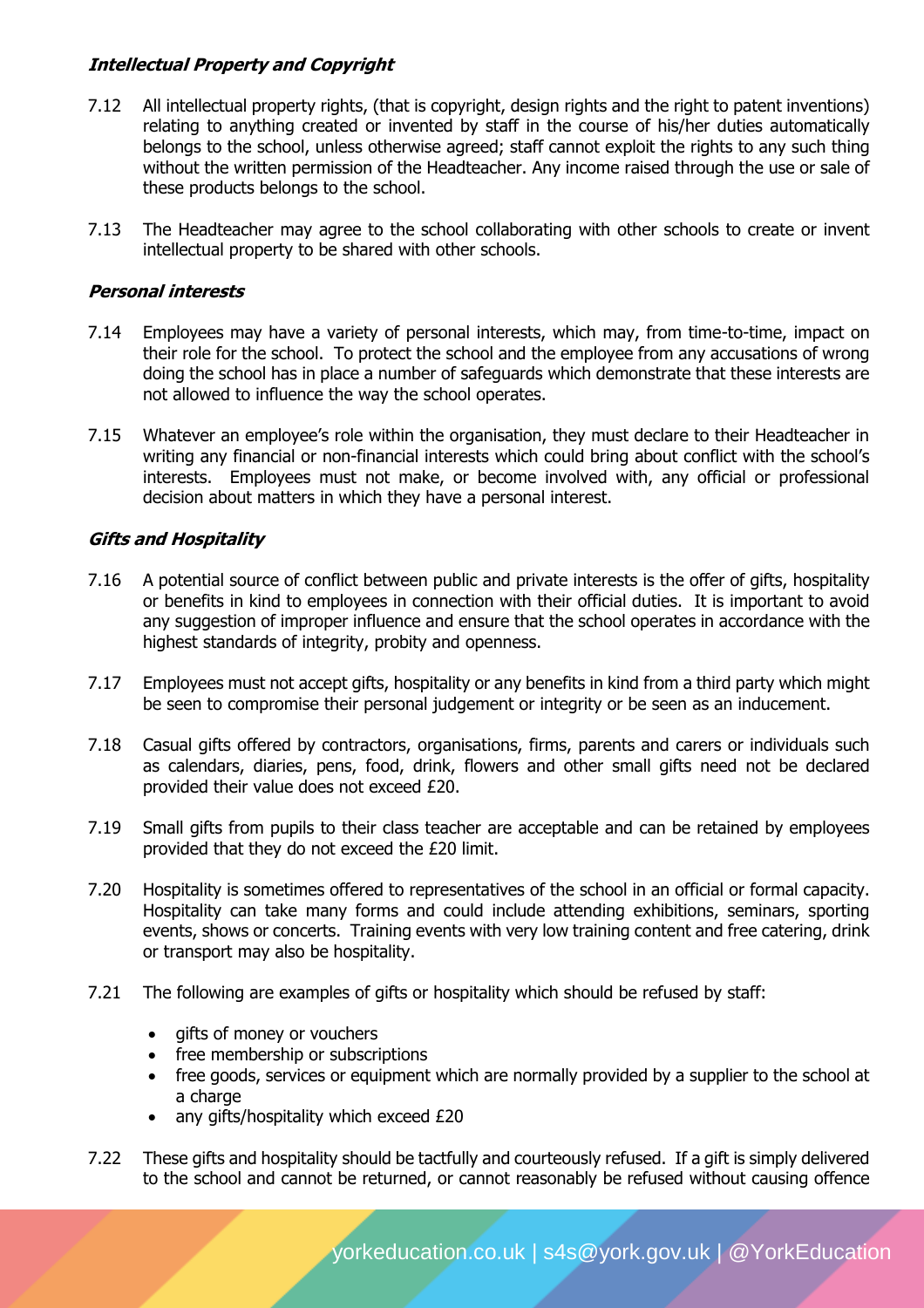then this gift must be declared to the Headteacher and recorded in the Register of Gifts and Hospitality. These items should not be retained by the individual and, where suitable, these items should be used for school purposes e.g. fundraising, raffles, etc.

## **Sponsorship**

- 7.23 Where an outside organisation wishes to sponsor a school activity or project, whether by invitation, tender, negotiation or voluntarily, the basic conventions concerning acceptance of gifts and hospitality apply. Particular care must be taken when dealing with contractors or potential contractors.
- 7.24 Where the school wishes to sponsor an event or services, neither an employee nor their partner, spouse or relative must benefit from such sponsorship in a direct way with there being full disclosure to the Headteacher of any such interest.

#### **Criminal Charges and Convictions**

- 7.25 An employee must notify the Headteacher if charged with, or convicted of, any criminal offence, or accepts a formal police caution, and should do so within 48 hours of the charge, caution or conviction being given. If the Headteacher is the subject of the charge they must inform the Chair of Governors.
- 7.26 The school acknowledges that a caution is not a criminal conviction, but employees must be aware that cautions have to be declared during Disclosure and Barring checks unless they meet the filtering rules of the Disclosure and Barring Service.
- 7.27 The school acknowledges that an employee charged with an offence is innocent until proven guilty. However, special considerations will apply if the offence is one of those which is on the list of offences relevant to safeguarding (a full list is available on the Disclosure and Barring Service's website) or if an employee is imprisoned on remand pending trial.
- 7.28 Information given to the school will be treated as confidential and stored securely in the same way as other confidential personal information, having regard to the guidance from the Disclosure and Barring Service on the length of time for which particular kinds of information should be stored.

#### **8. Relationships and Conflicts of Interest**

- 8.1 It is unlawful for appointments to be made on the basis of anything other than the ability of the candidate to undertake the duties of the post. Employees and governors involved in making appointments should do everything possible to ensure that these are made on the basis of merit and in accordance with the school's policy on recruitment and selection and the prevailing regulations on safer recruitment.
- 8.2 In order to avoid any possible accusations of bias, employees and governors must not become involved in any appointment or any other decision relating to the discipline, promotion, pay or conditions of another employee, or prospective employee, if they are a relative of an applicant or have a close personal relationship with him or her, nor where they have the opportunity to benefit, directly or indirectly, from an appointment without the express prior approval of the Headteacher.
- 8.3 In this section 'relative' means a spouse, partner, parent, parent-in-law, son, daughter, stepson, stepdaughter, child of a partner, brother, sister, grandparent, grandchild, uncle, aunt, nephew, niece or the spouse or partner of any of the preceding persons.
- 8.4 'Partner' means a couple who live together or who are involved in a romantic relationship.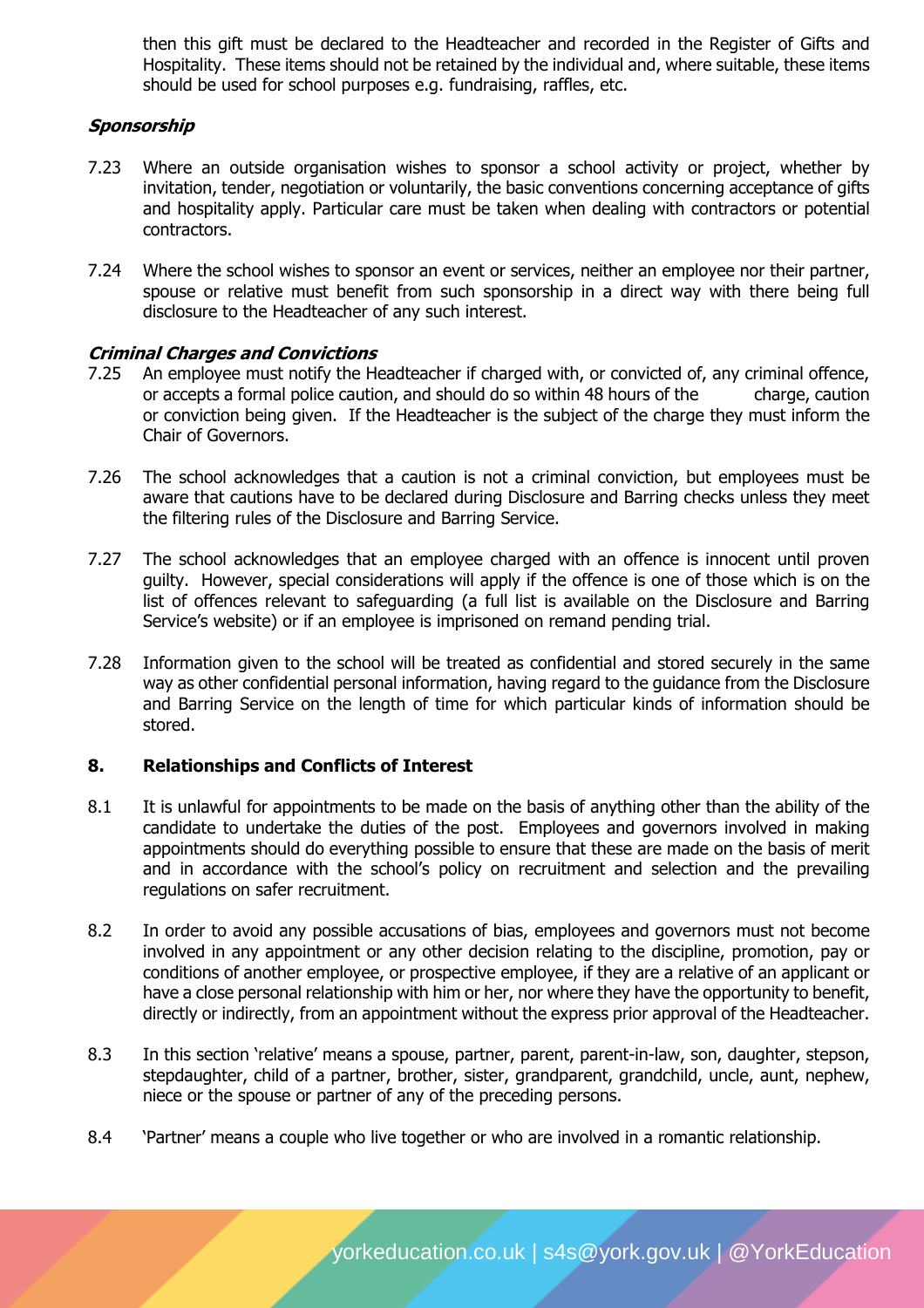- 8.5 'Close personal relationship' would include a person not employed by the school with whom an employee has a close business connection.
- 8.6 Personal relationships between colleagues who work together can give rise to conflicts of interest. Therefore, employees who have entered into a close personal or romantic relationship with a colleague are required to disclose this fact to their Headteacher. Any information declared or disclosed should be recorded on both employees' personal files and treated in strict confidence.
- 8.7 This information should only be considered to ensure that the existence of the relationship does not impact on the smooth running of the school.
- 8.8 All relationships of a business or personal nature with external contractors or suppliers, or potential contractors or suppliers, must be declared to the Headteacher at the earliest opportunity.

## **9. Financial and Tendering Procedures**

- 9.1 Employees should exercise fairness and impartiality when dealing with all customers, contractors and subcontractors. Tendering processes must always be carried out in line with the schools' financial policies and procedures, the Council's standing orders and financial regulations, including the Schools Financial Values Standard (SFVS).
- 9.2 Employees responsible for engaging or supervising contractors and who have previously had, or currently have, a relationship in a private or domestic capacity with a particular contractor, must declare that relationship to the Headteacher.
- 9.3 If employees become privy to confidential information on tenders or costs relating to external contractors they must not disclose that information to any unauthorised person or organisation.
- 9.4 All employees must ensure that no special favour is shown to current, or recent former, employees or their partners, close relatives or associates in awarding contracts to businesses run by them or employing them in any capacity.
- 9.5 All employees involved in financial activities and transactions on behalf of the school, including budgetary control, payments of accounts, payments of salaries and wages, petty cash and orders of works, goods or services must follow the financial regulations detailed in paragraph 9.1 above.

#### **10. Dress and Appearance**

- 10.1 The School recognises that dress and appearance are matters of personal choice and selfexpression. However, all employees must dress in a manner that is appropriate to a professional role and which promotes a professional image.
- 10.2 Employees should dress in a manner that is not offensive, revealing or sexually provocative and in a manner that is free from political or contentious slogans. They should dress safely and appropriately for the tasks they undertake and pay regard to any health and safety considerations. For safety reasons appropriate footwear should be worn.
- 10.3 Visible tattoos are discouraged, especially on the face and neck, and where present should not be offensive to others. Where they are deemed to be offensive they should be appropriately covered. Discreet earrings and body piercings are acceptable, however, those which could pose a health and safety risk whilst undertaking the tasks of the role should be removed while on school premises.
- 10.4 No caps or hat may be worn in school, except where necessary for hygiene reasons, on health and safety grounds, or have been permitted on religious or racial grounds. Head dress in line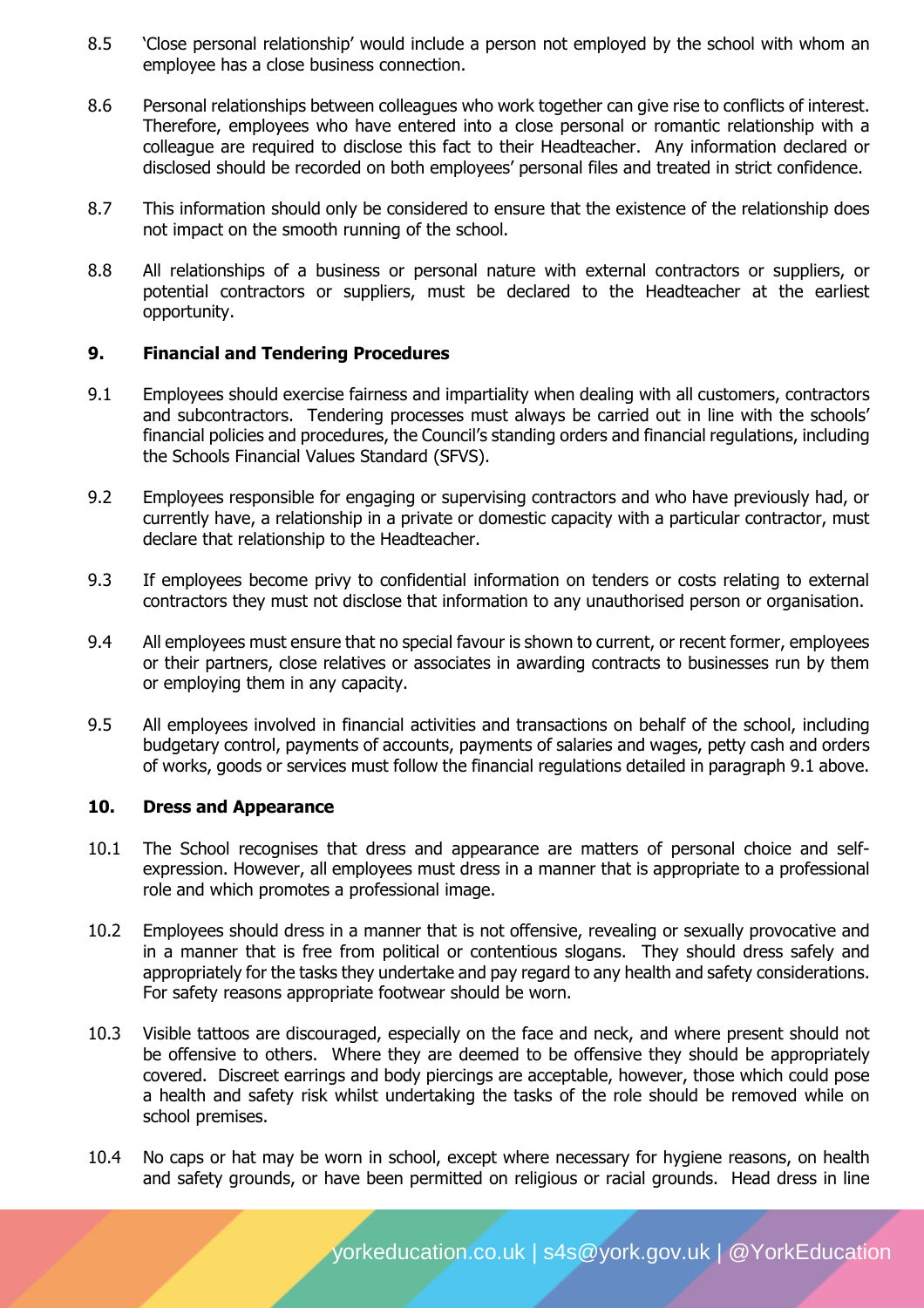with beliefs and traditions of various religions and sects are allowed, **except** that the school does not permit any head covering that covers a substantial part of a person's face. The reasons for this are:

- the school takes the view that in an institution where verbal communication and body language form an important and significant part of the work with children and young persons, it is not appropriate for any employee who comes into contact with pupils in teaching and learning situations to have a substantial part of their face covered; and
- the school wishes to ensure that it remains vigilant about the safety and security of staff and pupils, and that no person employed by the school should have their faces covered and therefore conceal their identity.

## **11. Transporting pupils during and outside of normal working duties**

- 11.1 In certain circumstances employees may be required or offer to transport pupils in their own vehicle e.g. sporting events, visits to other schools. As with any other activity undertaken at work this should not be undertaken without the knowledge and permission of the Headteacher. To help safeguard this action, it is also recommended that more than one staff member be present in such a scenario.
- 11.2 Employees should ensure that their vehicle meets all legal requirements, ensuring the vehicle is roadworthy and appropriately business insured and that the maximum carrying capacity is not exceeded.
- 11.3 Employees should never offer to transport pupils outside of their normal working duties, other than in an emergency or where not doing so would mean the child may be at risk. In these circumstances the matter should be recorded and reported both to the Headteacher and the child's parent(s) / carer.

#### **12. Use of information systems**

#### **School systems**

- 12.1 The school wants employees to use information systems to the full and to feel competent and comfortable about doing so. However, it is essential that such systems are used appropriately. Any reference to information systems should be taken to mean computer equipment, associated technology and internet access.
- 12.2 The misuse of information systems is a serious matter and may result in employees being subject to disciplinary and, where appropriate, legal action.
- 12.3 Guidance documents are available within the school in relation to the use of computers and information technology. Employees must be familiar with, and abide by, the school's policies on the acceptable use of information systems.
- 12.4 Private use of school facilities, such as computers (including use of the internet), stationery and photocopiers is governed by these documents. Employees should not arrange to receive correspondence, telephones calls or emails in school related to outside work or private interests.
- 12.5 The school will monitor the use of information systems without notice. A record of any websites accessed by employees is recorded by the school's system and may be examined later if misuse is suspected.

#### **Personal devices**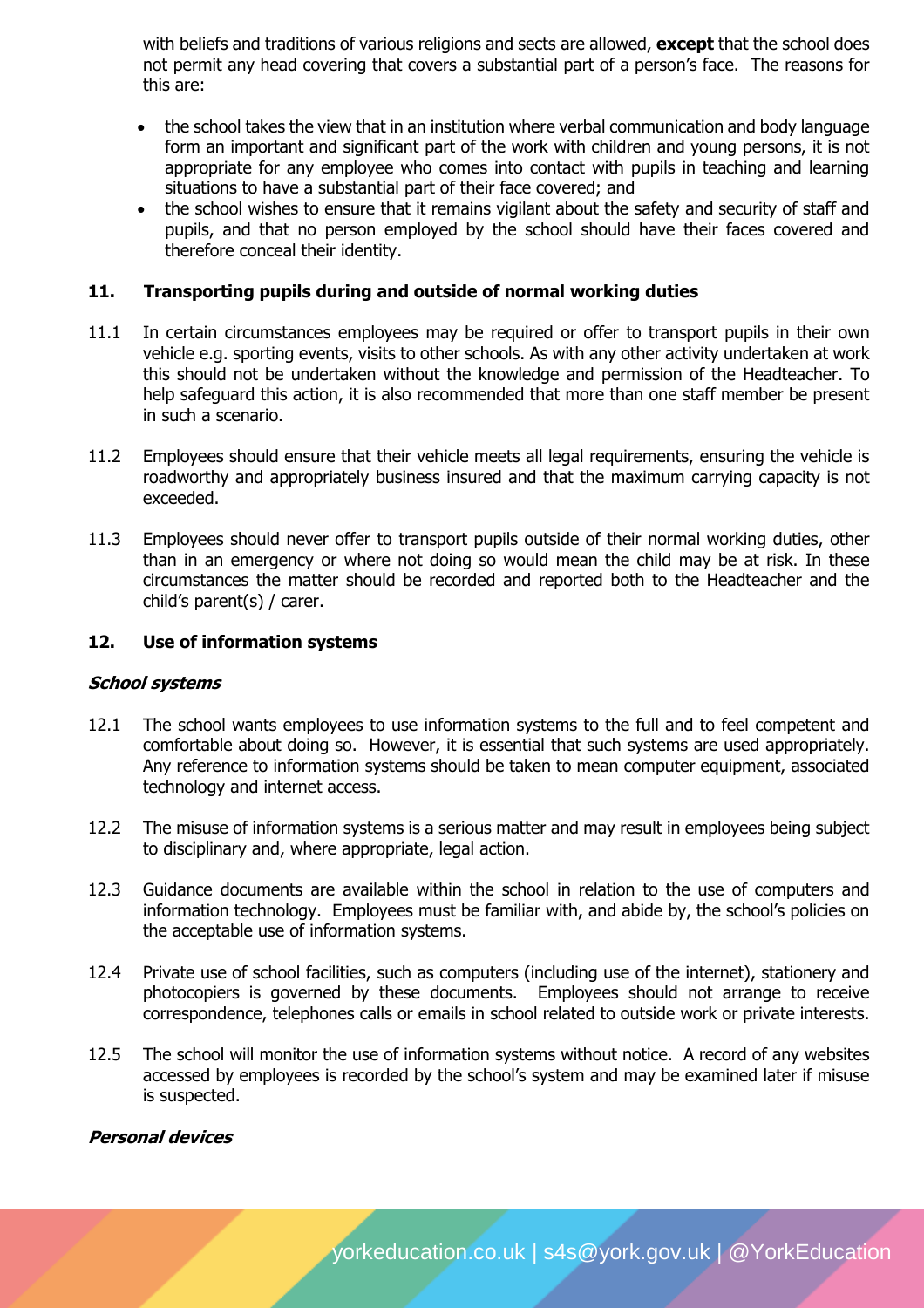- 12.6 The school accepts that employees may bring their own devices into the workplace and may use them for work purposes e.g. sending and receiving work e-mails on a mobile phone or tablet. When employees are using personal devices for work purposes, including accessing WiFi whilst on school premises, they should ensure they comply with data protection legislation, relevant school policies and the standards contained in this code.
	-
- 12.7 The personal use of mobile phones during working hours should be undertaken with discretion and be primarily restricted to dealing with emergencies. Employees should not make or receive calls or texts during work time where pupils are present. Mobile phones should be on silent at all times whilst in school and should not be left on display, with the exception of the staff room.
- 12.8 Employees are not permitted to use their personal devices for making voice or video recordings within school or taking photos of pupils. If there is a requirement in the individual's role to take photographs of children for school purposes this should be carried out using school equipment which will be provided with the agreement of the Headteacher/senior manager and in line with the agreed school procedures and where appropriate permissions have been sought.

## **Use of social networking sites**

- 12.9 Employees should ensure that they do not bring the school into disrepute or breach their obligations in relation to confidentiality and appropriate behaviour when using social media.
- 12.10 Employees must not access social networking/media sites during working hours, unless directed to do so by the school as part of the employee's duties. When accessing such sites outside working hours employees must not write about their work or make reference to the school or employer on public web pages.
- 12.11 In addition, employees must not:
	- Disclose any information that is confidential to the school to any third party or disclose personal data or information about any individual, colleague, pupil or parent/carer which could be in breach of data protection legislation
	- Disclose any information which is not yet in the public arena
	- Post illegal material, e.g. material which incites racial hatred
	- Link their own personal web pages to the school's website
	- Include any information, sourced from the school, which breaches copyright
	- Make defamatory remarks about the school, colleagues, Governors, pupils and parents/carers
	- Publish any material or comment that could undermine public confidence in the individual as a representative of the school or in their position of trust within the community
	- Misrepresent the school, by posting false or inaccurate statements about the work of the school
- 12.12 In circumstances where an employee makes a comment in relation to the school or an employee of the school but does not actually name them, then the school may still consider taking action if it believes that the comment is damaging to the school.

#### **Communicating with pupils and parents**

12.13 Employees work in a position of trust with pupils and it is therefore vital that this position is not abused. Individuals also need to ensure that they do not put themselves in a position where they can be accused of abusing that trust.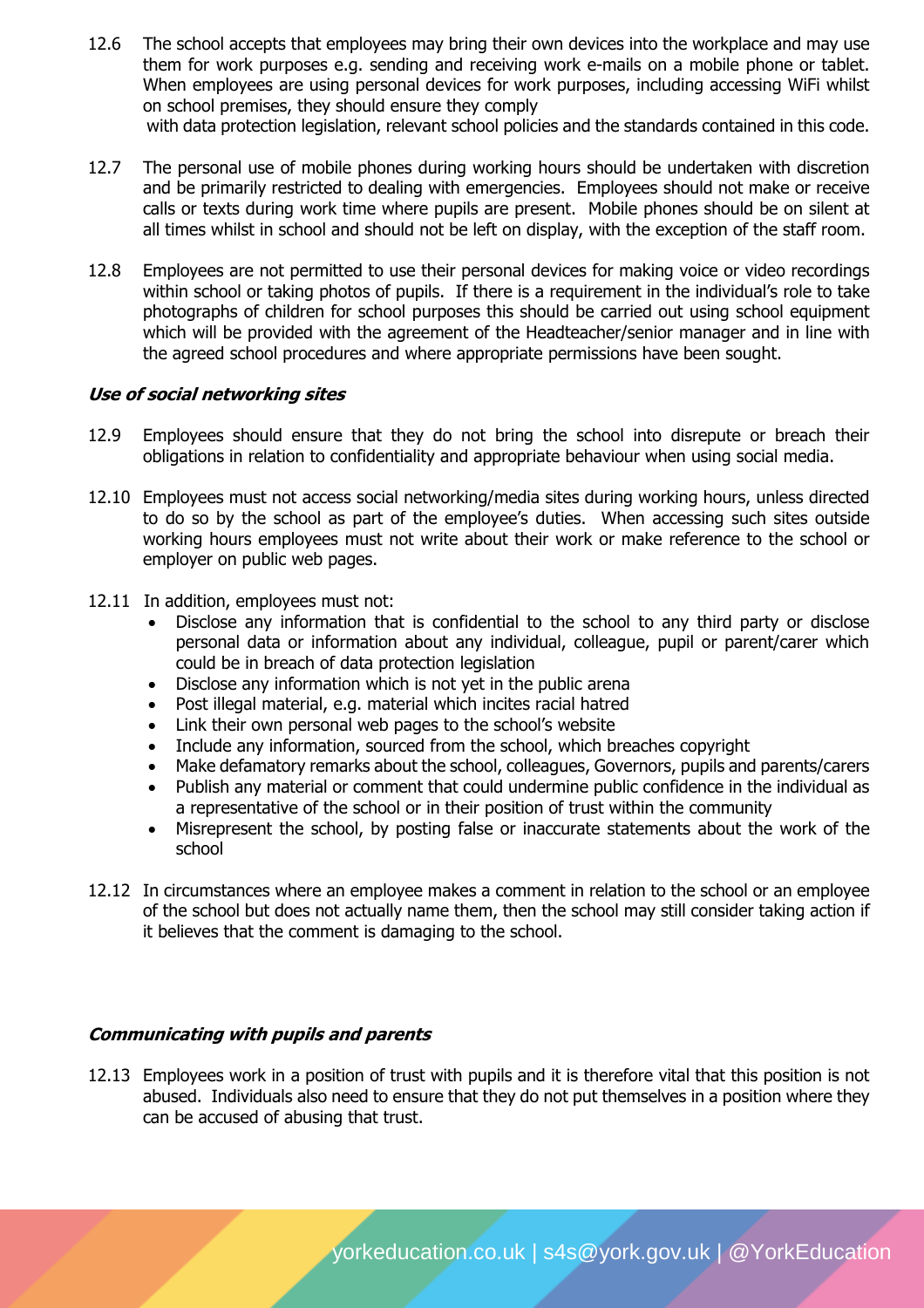- 12.14 In support of this, employees must not have any communication with parents and pupils through personal information and communication systems including personal e-mail accounts, social media sites, mobile phones, text messaging, etc.
- 12.15 All electronic communication with parents and pupils must be through school accounts (e.g. CYC emails, Parent Mail, Class Dojo, Tapestry) and should be conducted in a professional manner and appropriate to the staff/pupil relationship.
- 12.16 Employees must not give out their personal mobile phone numbers or e-mail addresses to any parents or pupils or request and/or retain the personal phone numbers or e-mail addresses of pupils.
- 12.17 The above guidance regarding communication with pupils continues to apply when the pupils have left school and/or the employee has left the school.
- 12.18 It is recognised that there may be circumstances where employees of the school are known to pupils outside of work e.g. family relationships, private tutoring, membership of clubs, etc.
- 12.19 When employees are related to pupils within the school they are required to inform the Headteacher and this will be recorded on school systems. Electronic communication with pupils to whom an employee is related should take place out of working hours.
- 12.20 When employees interact with pupils from the school and are in a position of trust as a result of any additional employment they hold or volunteering they undertake, they are required to inform the Headteacher. A declaration form is attached at appendix 1. In these circumstances all electronic communications regarding these arrangements should take place out of working hours.
- 12.21 Exceptions to paragraphs 12.14 and 12.16 above may be agreed in writing by the Headteacher in certain circumstances, for example, for the duration of an educational visit to ensure effective communication between staff and parents.

#### **13. Whistleblowing**

- 13.1 Employees are often the first to realise that there may be something seriously wrong within an organisation. However, they may not express their concerns because they feel that speaking up would be disloyal to their colleagues or to the school. They may also fear harassment or victimisation.
- 13.2 The school is committed to the highest possible standards of openness, probity and accountability. In line with that commitment, employees, and those associated with the school, who have serious concerns about any aspect of the school's work are expected to come forward and voice those concerns. It is recognised that most cases will have to proceed on a confidential basis.
- 13.3 In order to ensure that this can happen the school has adopted a whistle-blowing policy which is available from the policy file in the Staffroom. This policy is intended to encourage and enable employees to raise serious concerns within the school rather than overlooking a problem or 'blowing the whistle' outside.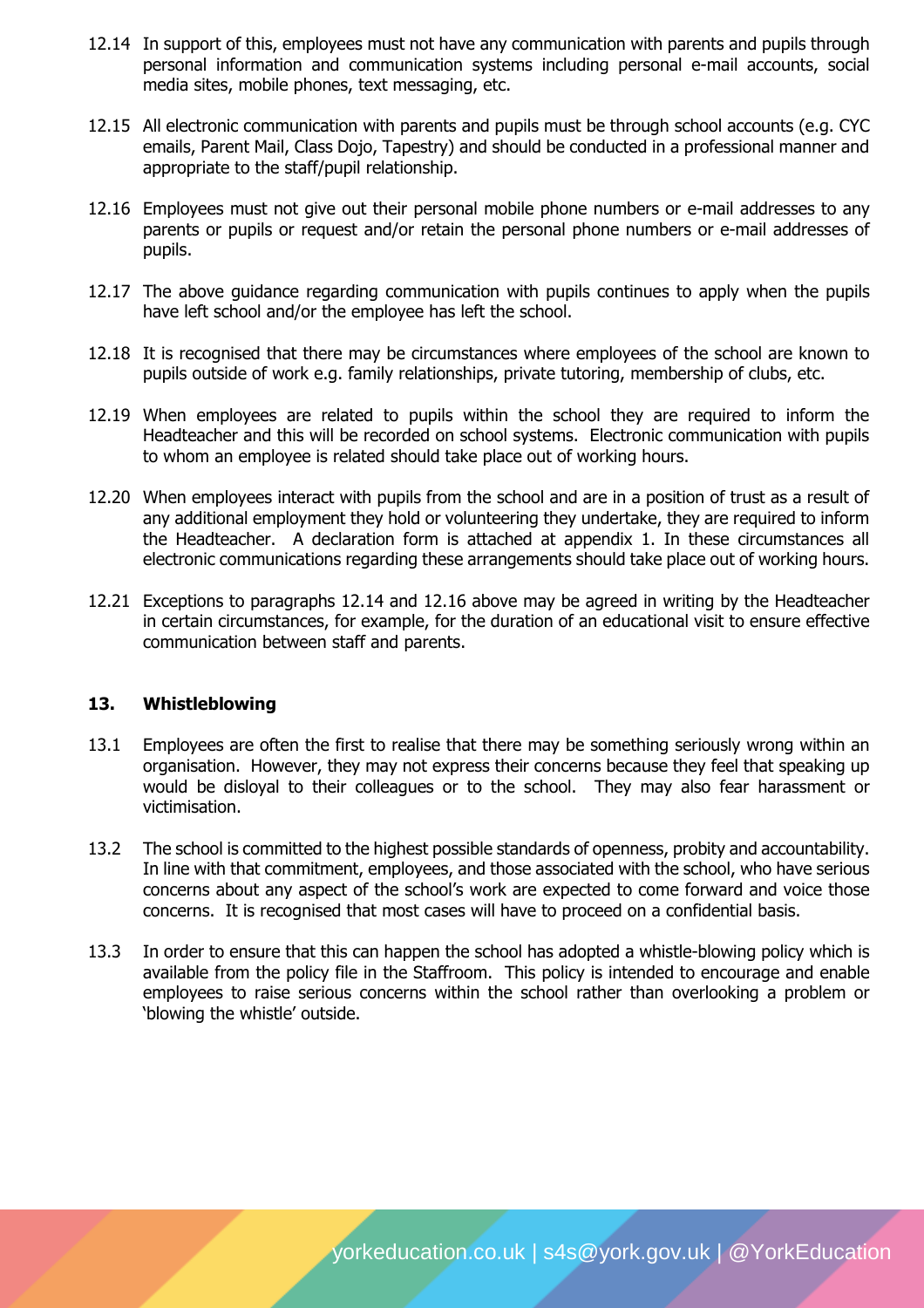# **Code of Conduct- Confirmation of Compliance**

I hereby confirm that I have read, understood and agree to comply with the St Barnabas CE Primary School's Code of Conduct.

| Name:               |  |  |
|---------------------|--|--|
| Position/Post held: |  |  |
| Signed:             |  |  |
| Date:               |  |  |

[yorkeducation.co.uk](http://www.yorkeducation.co.uk/) | [s4s@york.gov.uk](mailto:s4s@york.gov.uk) | [@YorkEducation](http://www.twitter.com/yorkeducation)